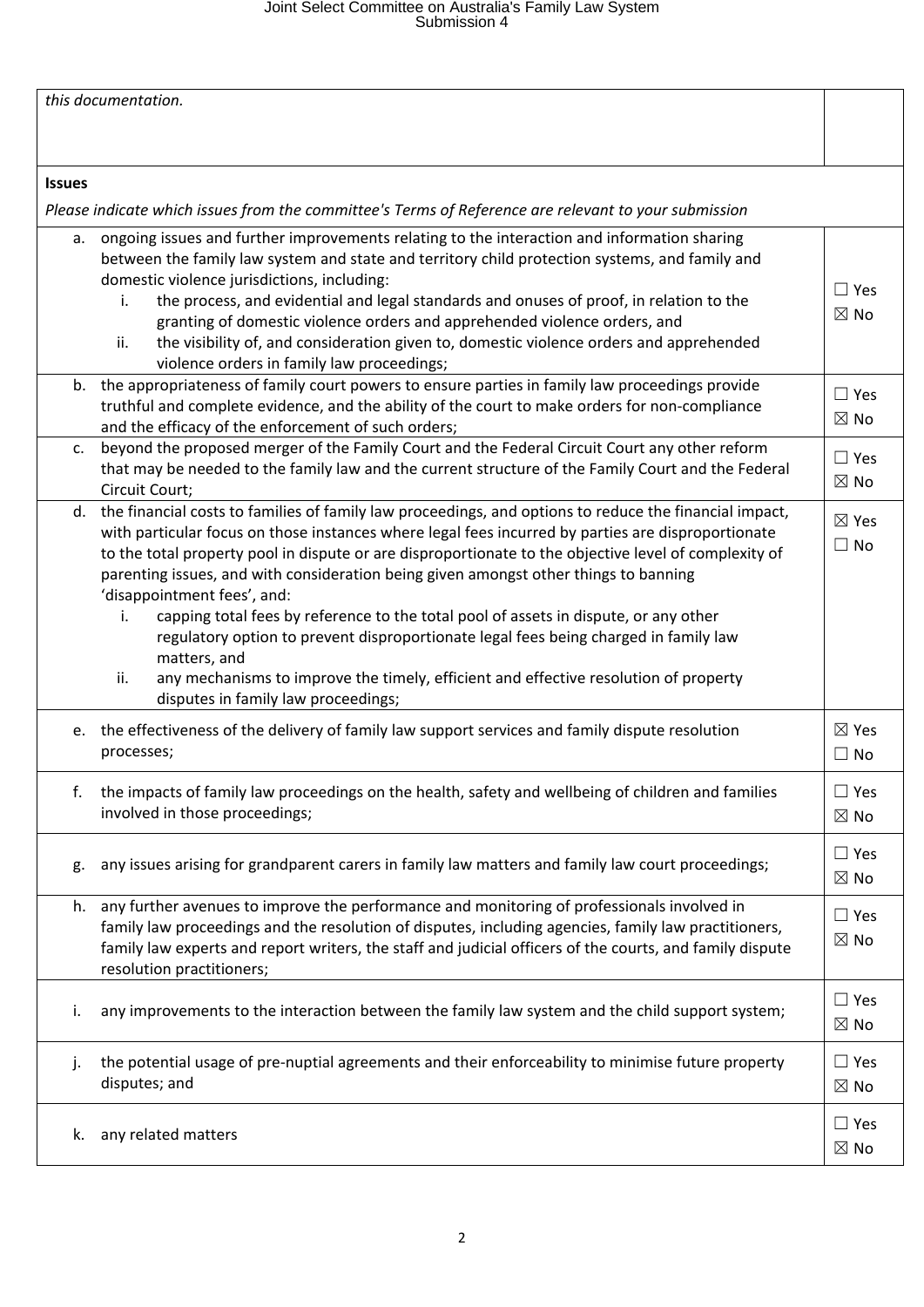## **Your submission**

Please provide a brief summary of your experience and any relevant issues. Your submission should respond to one or more *of the committee's Terms of Reference*

I am the Co-Founder of Divorce Justice, an online dispute resolution technology service that seeks to change family law for *the better.*

*The family law/divorce system is too complicated, too confrontational and too costly.*

Too many close family and friends, and their children (and our own) have suffered because the family law system prevents a reasoned, fair and just outcome. A broken marriage can so often lead to broken finances, then a broken home, leaving *children more vulnerable to abuse, trafficking and child prostitution.*

*The Family Law and Family Courts are not "fit for purpose"*

We want to help change this broken system – we believe we can offer the following services to radically re-shape the *Family Law system:*

### *1. We want to offer online uncontested divorce for free*

2. We want to use an Online Dispute Resolution service and use Artificial Intelligence (Ai) to help couples solve contested issues, quickly, easily and cheaper than using lawyers. We want to offer this for a flat monthly fee, thus *replacing the unpredictable billable hours model.*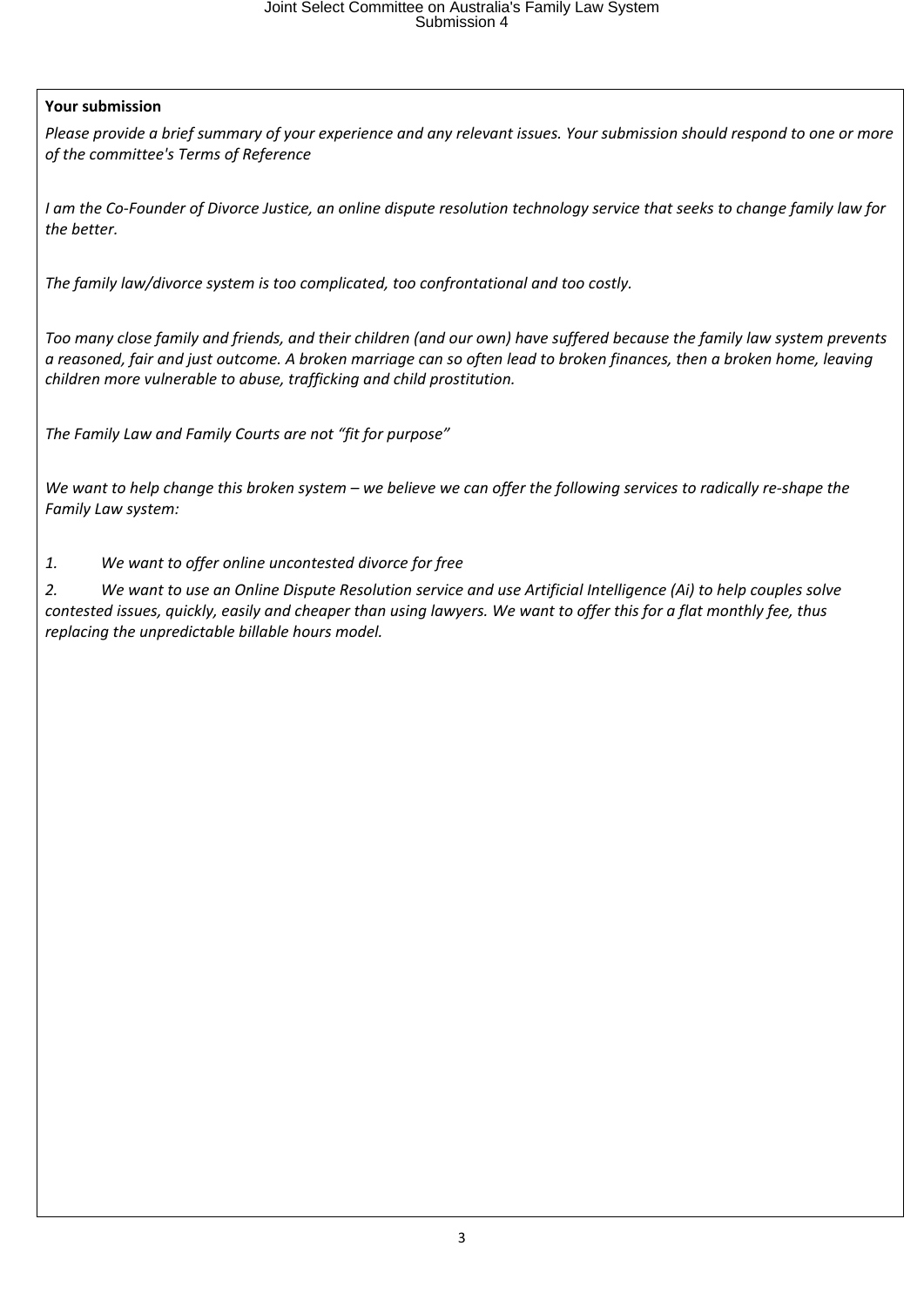**If there is insufficient room above to summarise your experience and relevant issues, please attach an addititional page to this submission.**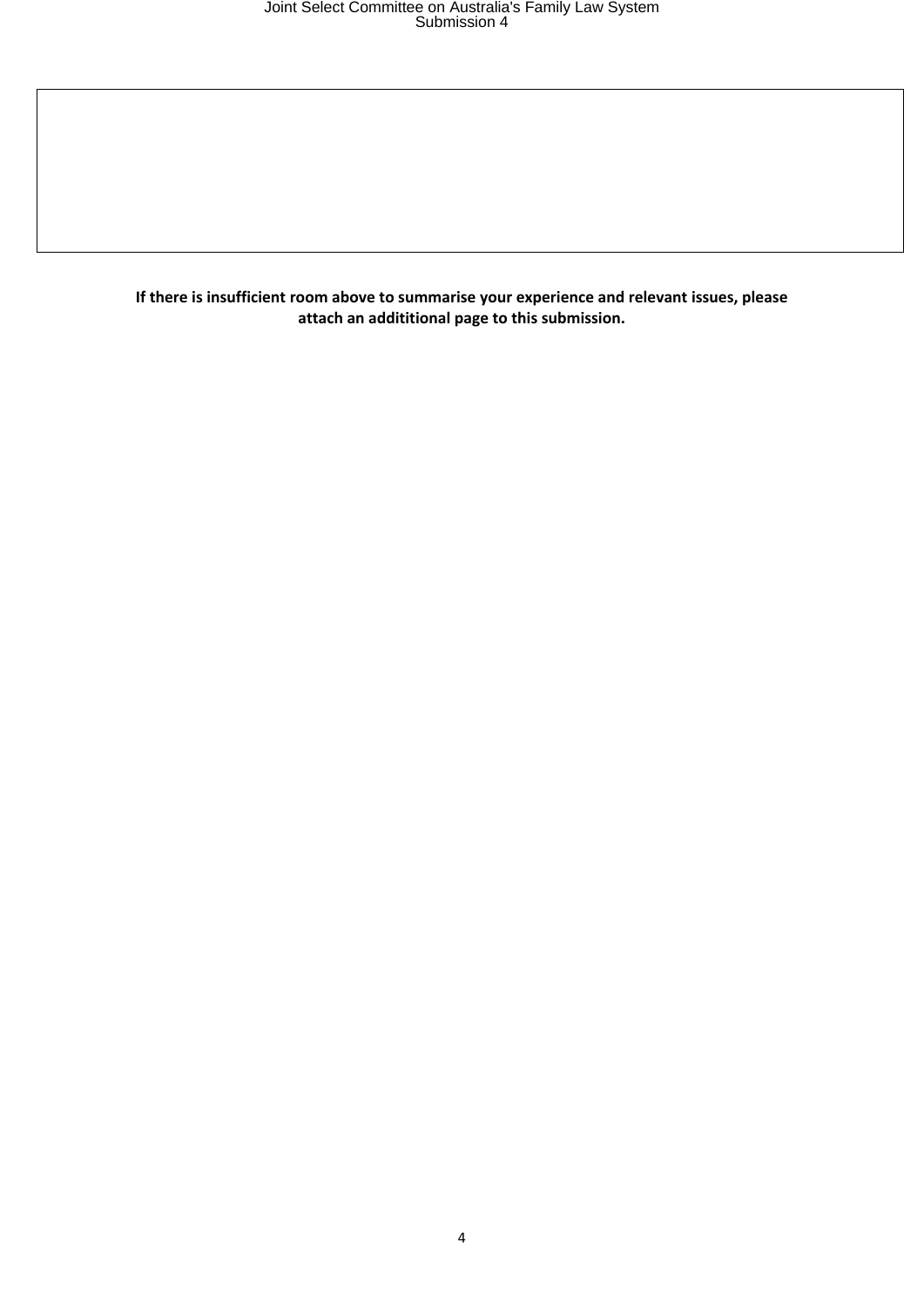# Joint Select Committee on Australia's Family Law System Submission 4

| а. | Please indicate any proposed solutions you may have that correspond to the committee's Terms of Reference<br>ongoing issues and further improvements relating to the interaction and information sharing between the<br>family law system and state and territory child protection systems, and family and domestic violence<br>jurisdictions, including:<br>the process, and evidential and legal standards and onuses of proof, in relation to the granting of<br>i.<br>domestic violence orders and apprehended violence orders, and                                                                                                                                                                                                                                            |
|----|------------------------------------------------------------------------------------------------------------------------------------------------------------------------------------------------------------------------------------------------------------------------------------------------------------------------------------------------------------------------------------------------------------------------------------------------------------------------------------------------------------------------------------------------------------------------------------------------------------------------------------------------------------------------------------------------------------------------------------------------------------------------------------|
|    | the visibility of, and consideration given to, domestic violence orders and apprehended violence orders<br>ii.<br>in family law proceedings;                                                                                                                                                                                                                                                                                                                                                                                                                                                                                                                                                                                                                                       |
| b. | the appropriateness of family court powers to ensure parties in family law proceedings provide truthful and<br>complete evidence, and the ability of the court to make orders for non-compliance and the efficacy of the<br>enforcement of such orders;                                                                                                                                                                                                                                                                                                                                                                                                                                                                                                                            |
| c. | beyond the proposed merger of the Family Court and the Federal Circuit Court any other reform that may be<br>needed to the family law and the current structure of the Family Court and the Federal Circuit Court;                                                                                                                                                                                                                                                                                                                                                                                                                                                                                                                                                                 |
| d. | the financial costs to families of family law proceedings, and options to reduce the financial impact, with<br>particular focus on those instances where legal fees incurred by parties are disproportionate to the total<br>property pool in dispute or are disproportionate to the objective level of complexity of parenting issues, and<br>with consideration being given amongst other things to banning 'disappointment fees', and:<br>capping total fees by reference to the total pool of assets in dispute, or any other regulatory option to<br>i.<br>prevent disproportionate legal fees being charged in family law matters, and<br>any mechanisms to improve the timely, efficient and effective resolution of property disputes in family<br>ii.<br>law proceedings; |
|    | e. the effectiveness of the delivery of family law support services and family dispute resolution processes;                                                                                                                                                                                                                                                                                                                                                                                                                                                                                                                                                                                                                                                                       |